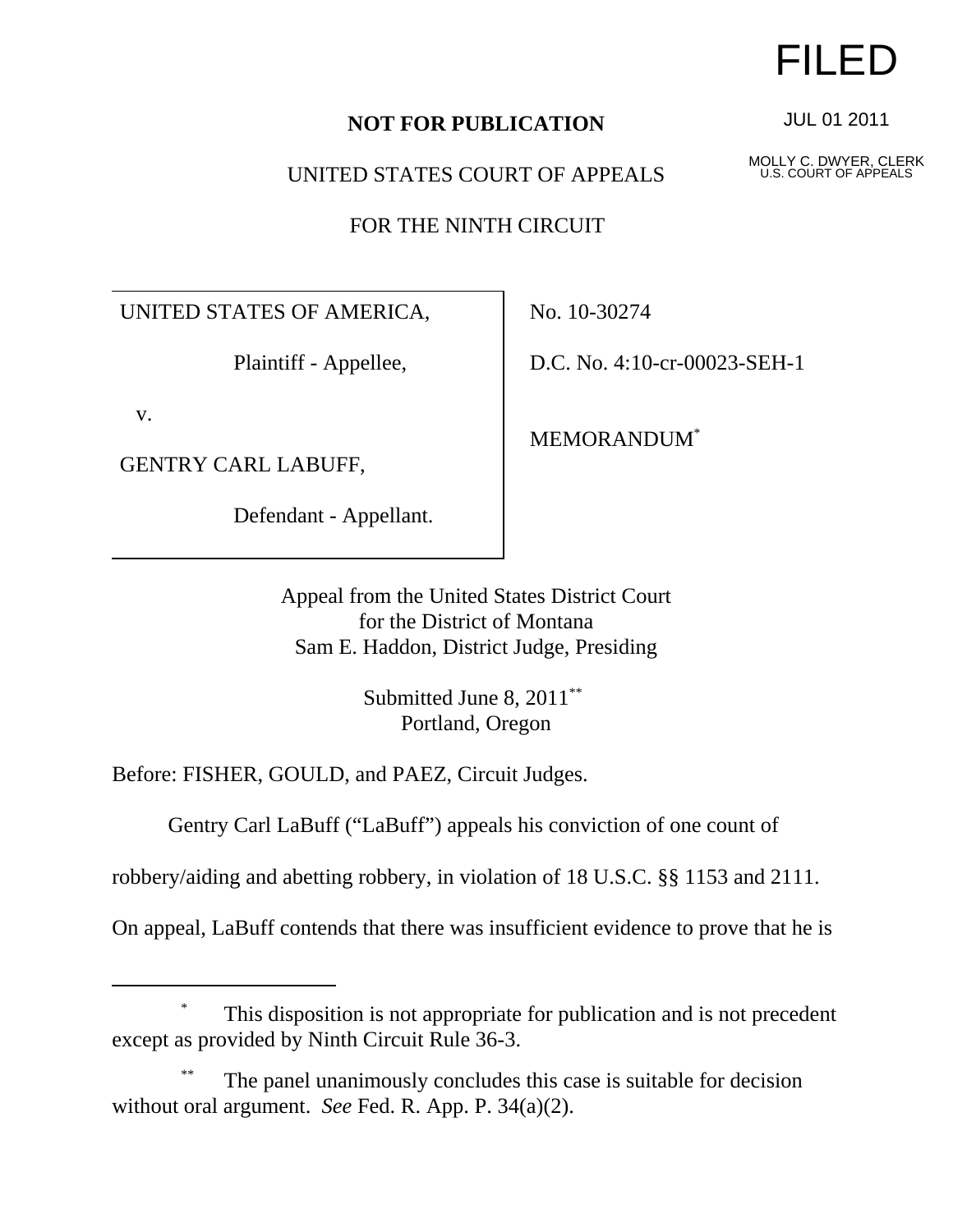an "Indian person" under § 1153. We review the sufficiency of the evidence de novo, *United States v. LeVeque*, 283 F.3d 1098, 1102 (9th Cir. 2002), and consider whether, "after viewing the evidence in the light most favorable to the prosecution, *any* rational trier of fact could have found the essential elements of the crime beyond a reasonable doubt." *Jackson v. Virginia*, 443 U.S. 307, 319 (1979). We have jurisdiction under 28 U.S.C. § 1291, and we affirm.

 Under Section 1153, "[a] 'defendant's Indian status is an essential element . . . which the government must allege in the indictment and prove beyond a reasonable doubt.'" *United States v. Cruz*, 554 F.3d 840, 845 (9th Cir. 2009) (quoting *United States v. Bruce*, 394 F.3d 1215, 1229 (9th Cir. 2005)). To meet its burden, the government must prove both that the defendant has a sufficient "degree of Indian blood" and has "tribal or federal government recognition as an Indian." *Id.* (quoting *Bruce*, 394 F.3d at 1223–24). The first prong of the test requires "some" Indian blood. *Bruce*, 394 F.3d at 1223. Thus, "evidence of a parent, grandparent, or great-grandparent who is clearly identified as an Indian is generally sufficient to satisfy this prong." *United States v. Ramirez*, 537 F.3d 1075, 1082 (9th Cir. 2008) (quoting *Bruce*, 394 F.3d at 1223). Here, LaBuff does not contest that he has a sufficient degree of Indian blood. Thus, we turn to whether the government established that LaBuff was recognized as an Indian.

2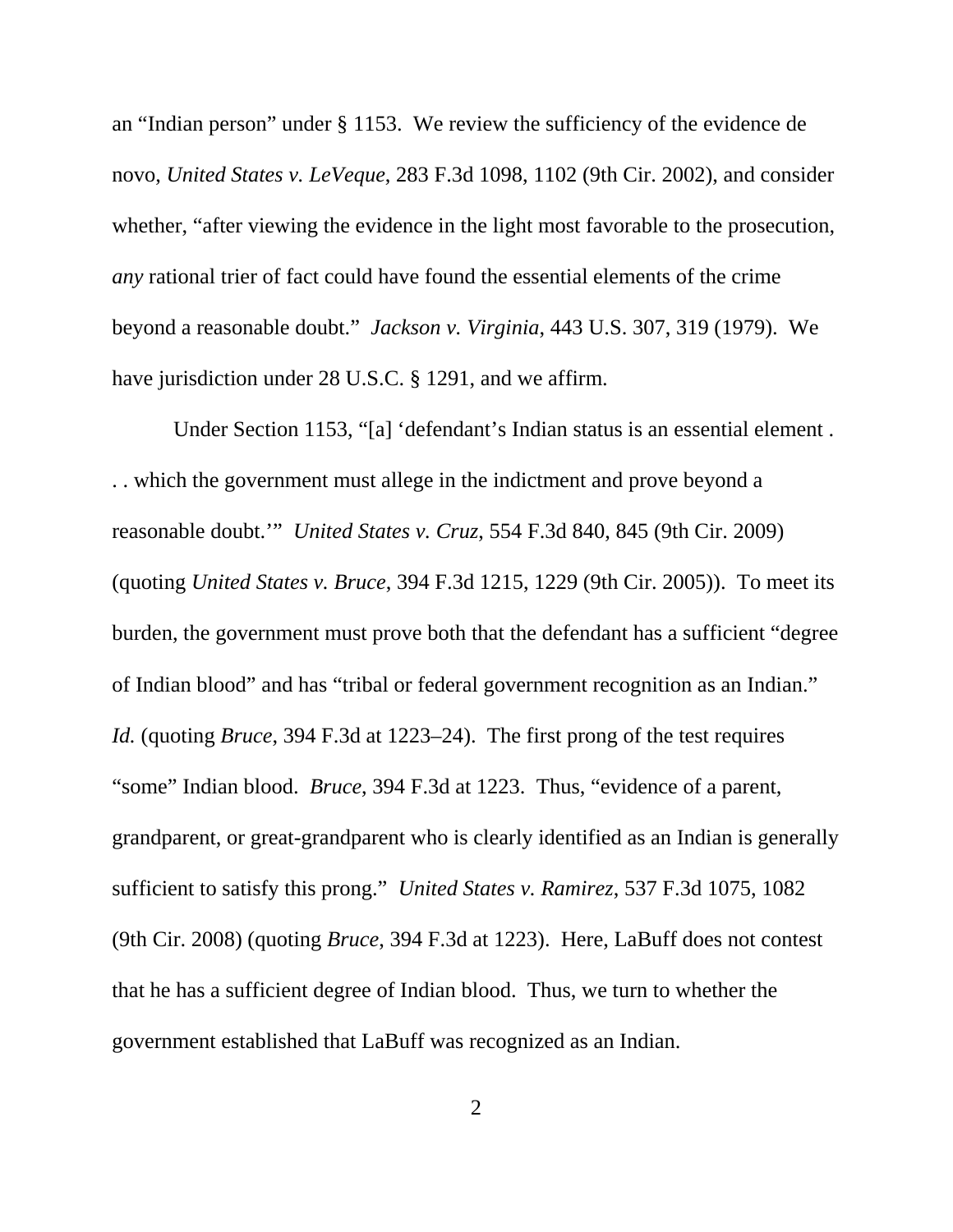In *Bruce*, we outlined four factors that govern the second prong; those four factors are, "in declining order of importance . . . 1) tribal enrollment; 2) government recognition formally and informally through receipt of assistance reserved only to Indians; 3) enjoyment of the benefits of tribal affiliation; and 4) social recognition as an Indian through residence on a reservation and participation in Indian social life." *Cruz*, 554 F.3d at 846 (quoting *Bruce*, 394 F.3d at 1224).

At trial, the government presented the testimony of Helen Butterfly ("Butterfly"), a health records lab technician at the Blackfeet Community Hospital. Butterfly testified that on the basis of LaBuff's classification as an Indian descendant of a tribal member, he was eligible to receive healthcare services at the hospital, which is operated by the federal government and whose non-emergency services are limited to enrolled tribal members and other non-member Indians. Butterfly further testified that since May 1979, LaBuff received healthcare services from the Blackfeet Community Hospital. Because the evidence showed that LaBuff repeatedly accessed healthcare services "reserved only to Indians," we conclude that the government sufficiently established the second *Bruce* factor.

Similarly, we conclude that because LaBuff frequently received healthcare services on the basis of his descendent status of an enrolled member, he enjoyed the "benefits" of his tribal affiliation, as required by *Bruce's* third factor.